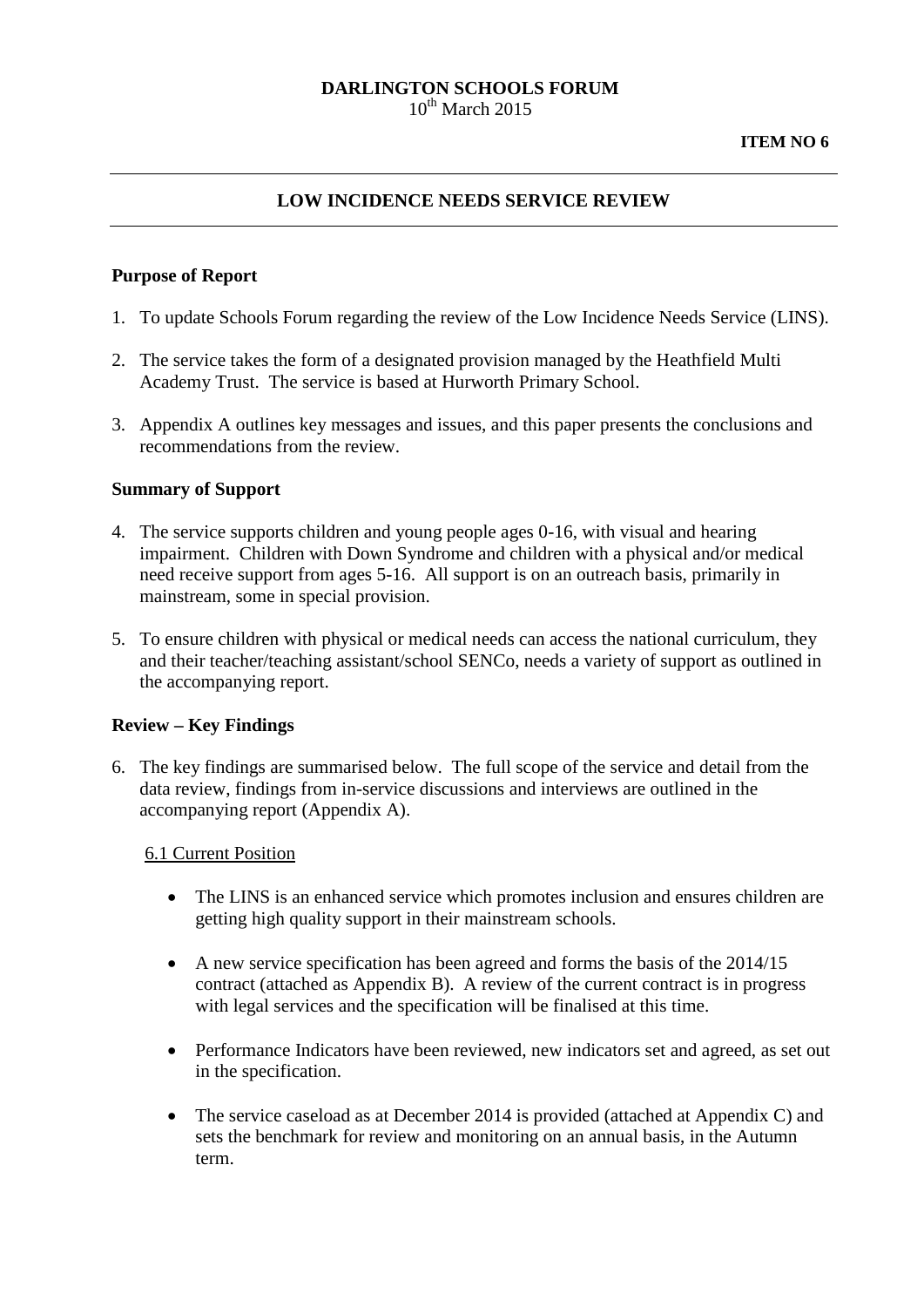• A continuous improvement plan for the service has been agreed.

# 6.2 Scope of Service

- Provision for 0-16 low incidence needs is available *up to transition* but *does not* extend beyond 16 to all providers. The Teacher of Deaf provides support on request to Darlington College, at present there is one young person on the caseload.
- The service *does not* provide for children and young people with down syndrome ages 0-2 and 16-25.
- The service does not support moving and handling training in Early Years settings.
- The service is primarily for mainstream where LIN is the child's primary need, however, support is provided at Beaumont Hill Academy for example children requiring audiology support.
- An outreach service from Beaumont Hill is provided for children below statutory school age with complex needs and supports the work of the Early Years advisory teacher.
- The service can provide other support (including dyslexia/dyspraxia assessment), because staff have the relevant skills and experience, but this is not offered as part of the core service. Roles may or may not have the capacity to do so in the future subject to the demand of statutory service provision.
- Due to changes in the OT health contract, it is a necessity that the service undertake school environmental assessments for provision of equipment and adaptations. The demand is low at present, and this should be monitored.
- For pre-school, the Early Years Inclusion service would identify if an environmental assessment is required in a PVI setting, and make provision funded through the early years panel arrangement.
- The LA Life Stages team work with families of children requiring social support from 'cradle to grave'. This team would support families with children having high needs to access the LINS.

# 6.3 Criteria for Access

- Support and access to the service is based primarily on the national guidelines set by (NatSIP<sup>[1](#page-1-0)</sup>). This is favoured by other LA's and is useful for benchmarking purposes. The NatSIP guidelines set the support provided for children with mild, moderate, severe and profound sensory impairment. The service fundamentally follows these guides with a degree of flexibility.
- The number of visits for the children on caseload is currently meeting NatSIP guidelines and sufficient capacity is provided to support children and young people with mild to profound impairment from the early years, including support to children

<span id="page-1-0"></span><sup>&</sup>lt;sup>1</sup> National Sensory Impairment Partnership -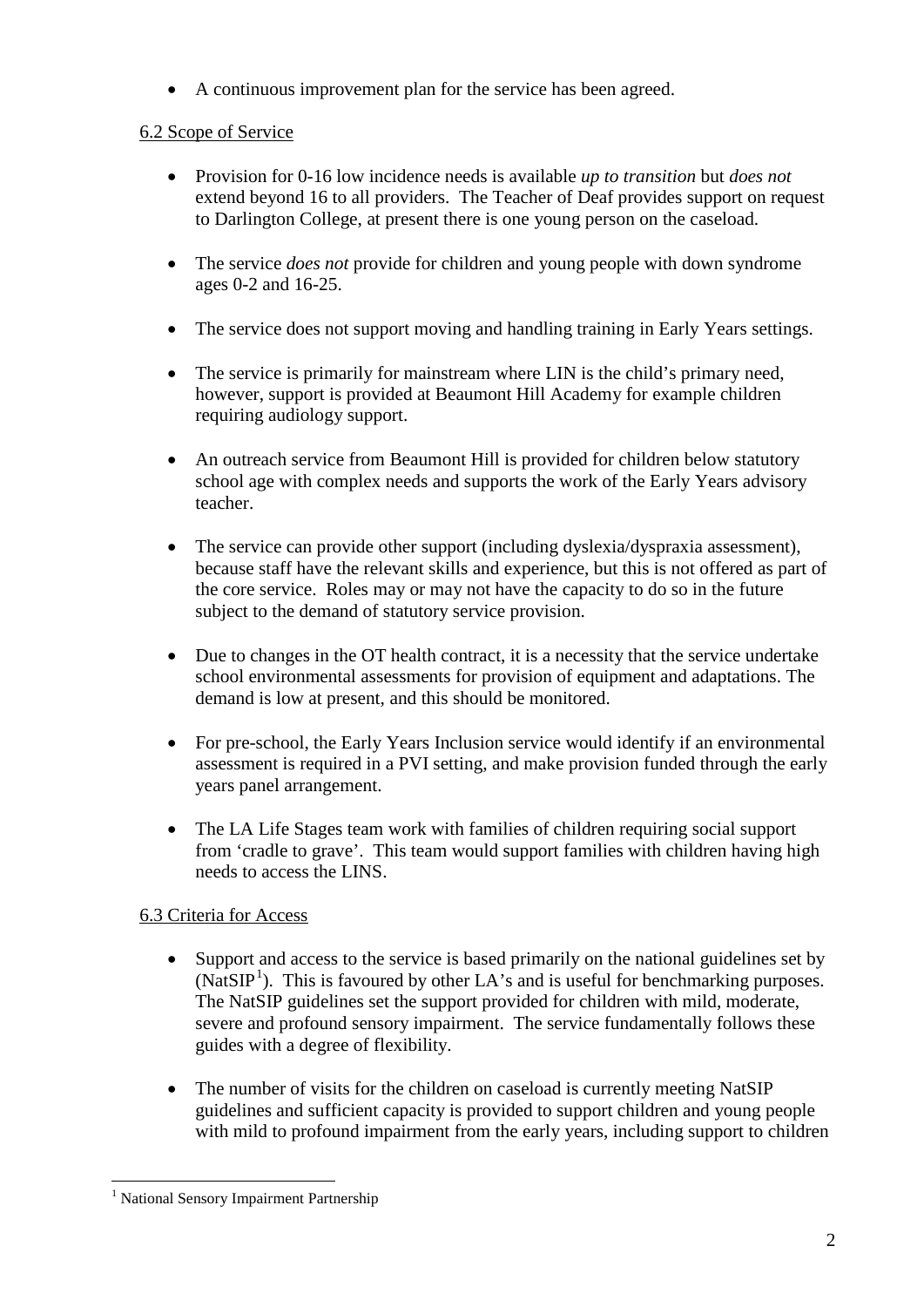of newborn hearing impaired children, throughout mainstream primary and secondary school.

• Communication of the core service offer and criteria needs to be clear to manage expectations of both settings and families involved. The service improvement plan requires that a communication policy, and review of the service information booklet and information on the local offer pages are in line with the service specification.

# 6.4 Value for Money

- A total of 175 children and young people receive support which equates to £1,222 per child which is value for money in comparison with schools using their SEN allocation to support these children if the service was not doing so.
- In comparison with other services reviewed, the staff and premises costs are the majority of the budget allocation.

## 6.5 Performance

- Participation in the NatSIP benchmarking programme evidences that Children and Young People supported by the LINS are making, in the main, better or equal to the national average of progress.
- For children at KS1-2 with moderate hearing and visual loss, progression is better than the national average. For KS2-4 and above, progress varies from above to below the national average, but results are expected in line with circumstances and learning targets.

## 6.6 Data Review

- A large number of children and young people are supported without being on the SEN register. There are significantly more children supported with hearing loss than are on the SEN register.
- SEN data cannot be relied upon to give a whole picture of the need in Darlington, however, we can be confident that all children with low incidence needs are identified via referral routes and recorded by the service whether or not they have SEN.
- Support for transition 16-19 will at least remain the same for this Academic Year, but data indicates this will increase by 2016/17.

## 6.7 Risk

• Because the service is very small and relies on key individuals to have the expertise to deliver each element of the service, the main risk to service delivery is staff retention and recruitment.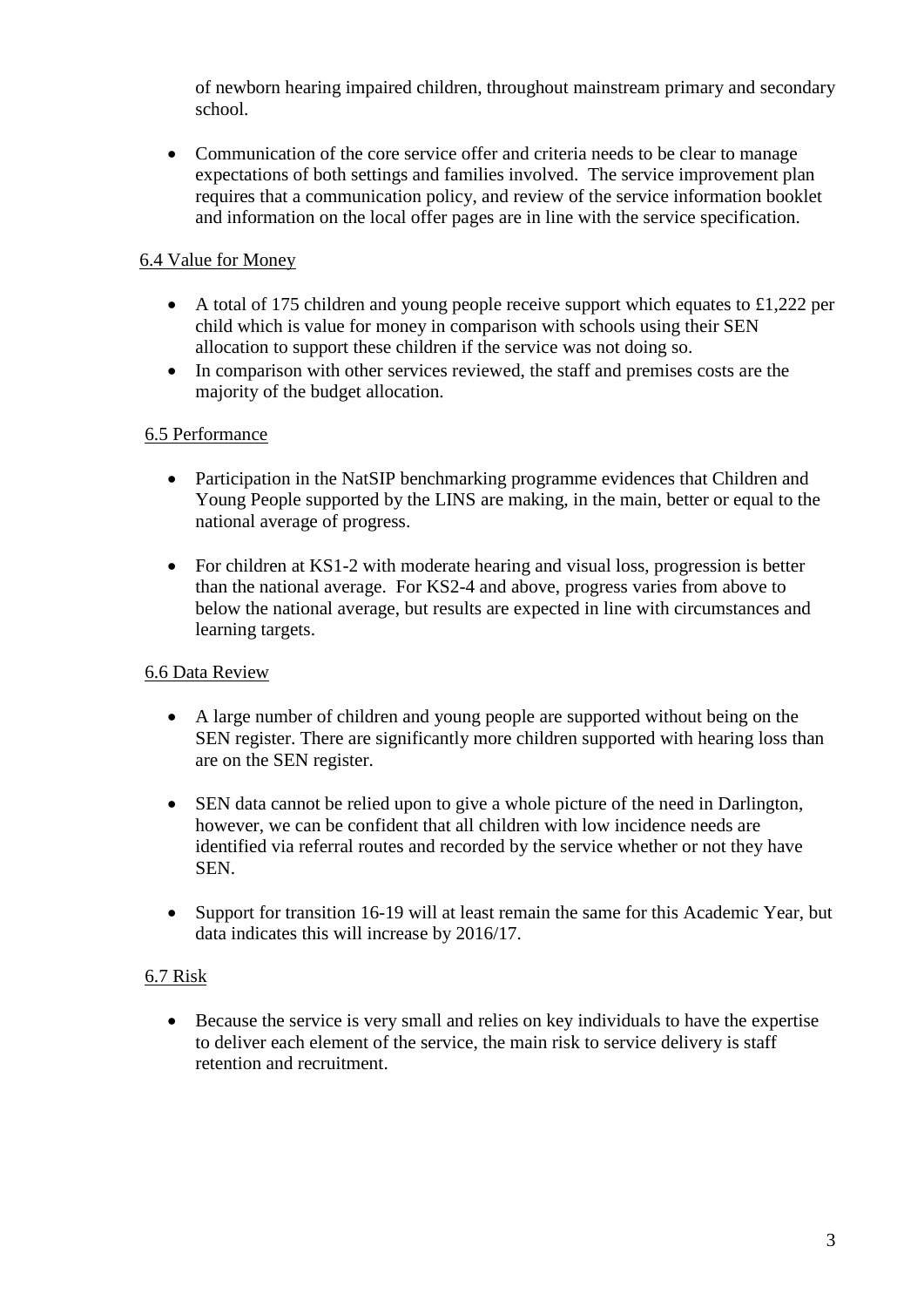### **Conclusions**

- 7. **The LINS is an enhanced service which promotes inclusion and ensures children are getting high quality support in their mainstream schools.**
- 8. The service is currently meeting national guidelines and sufficient capacity is provided to support children and young people throughout early years, primary and secondary school through to transition.
- 9. The review service specification and review of indicators will enable the service to be effectively reviewed and monitored going forward.
- 10. There is sufficient delivery capacity to give the appropriate support *based on current demand* however it is not possible to increase the scope of the service beyond transition from 16-25 to all providers.
- 11. The service level agreement in place with Beaumont Hill Academy will be reviewed with the Head Teacher and the LINS service.
- 12. Participation in the NatSIP benchmarking programme evidences that Children and Young People supported by the LINS are making, in the main, better or equal to the national average of progress.
- 13. SEN data cannot be relied upon to give a whole picture of the need in Darlington, however, we can be confident that all children with low incidence needs are identified via referral routes and recorded whether or not they have SEN.

## **Points for Discussion**

- 14. The current delivery model is driven by the structure set by NatSIP. There is sufficient delivery capacity to give the appropriate support for children that meet *every* level of the criteria, from mild to profound.
- 15. In a review of Local Authority provision<sup>[2](#page-3-0)</sup>, 85% of all Local Authorities use NatSIP guidelines to assess children from mild to profound impairment. Some LA's have withdrawn support from those with mild impairment, and pupils with complex needs in special schools have had their service support reduced or withdrawn in some LAs over the past year. However, other LAs have increased support to certain groups of pupils including pupils in special schools.
- 16. Delivery capacity is sufficient for the current demand. It is not possible to increase the scope of the service from 16-25 to all providers, or for 0-2 in the case of Down Syndrome at this present time.

### **Recommendations**

17. The School Forum should note:

<span id="page-3-0"></span><sup>&</sup>lt;sup>2</sup> RNIB January 2015 -